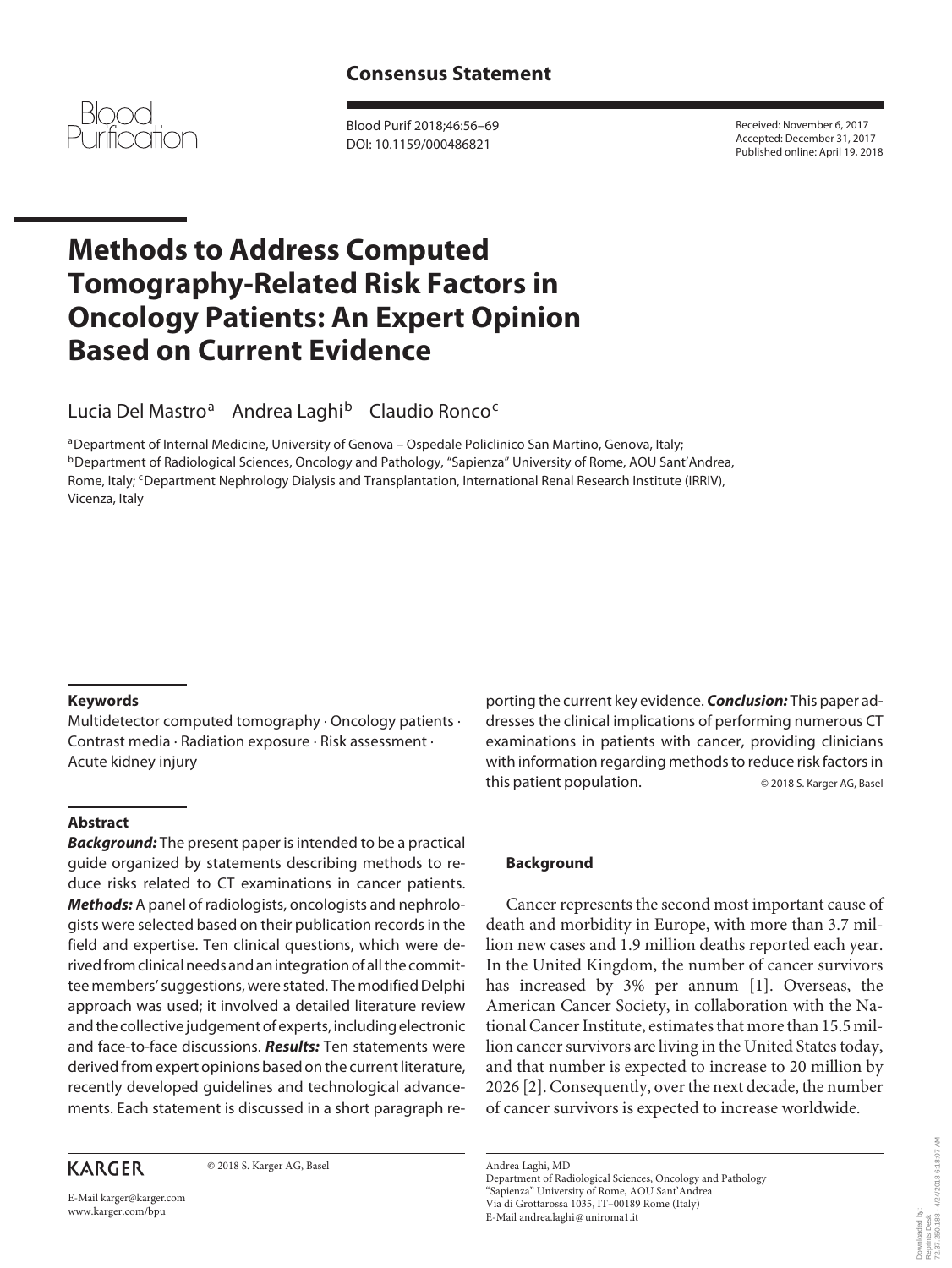The growing number of patients with cancer and cancer survivors results from several factors. First, advances in the scientific understanding and the precision of medical treatments have improved patient outcomes and quality of life. Second, improvements in early detection have simplified cancer treatment. Third, the ageing population may be the most influential factor affecting the increasing number of these patients.

Despite the variability related to cancer type, the median age of patients at the time of cancer diagnosis is 65 years old. Of the 47% of cancer survivors, almost half are 70 years old or older, and only 5% are younger than 40 [2]. An aging population will increase the number of patients whose cancer will be complicated by other chronic diseases. For these reasons, the management of patients with cancer will be particularly challenging, and a panel of specialists with different areas of expertise will play a crucial role.

Patients with cancer usually undergo several imaging examinations that generally require the intravascular administration of contrast medium (CM), particularly CT. One of the most subtle but relevant risks related to iodinated contrast agents is acute kidney injury (AKI), which occurs in 2.3% of all CT examinations. The risks of developing this complication are compounded by several patient conditions, such as advanced age, dehydration and coadministration of nephrotoxic chemotherapeutic drugs. Primary care physicians and all specialists involved in managing patients with cancer should have a basic understanding of these risks and should be aware of recent developments in CM and CT scanners that can potentially reduce them.

In this article, we review the definition, epidemiology, possible mechanisms and risk factors for contrast-induced AKI (CI-AKI) and provide recommendations for preventing this potentially life-threatening complication. Therefore, the aim of the present study is to provide a practical overview of the most common risk factors to be considered in patients with cancer before performing a contrast-enhanced CT (CECT) examination while providing an evidence-based approach to reduce cancer risks related to CM and radiation exposure during medical imaging.

## **Methods**

A panel of radiologists, oncologists and nephrologists chaired by A.L., C.R., and L.D.M. were selected based on their publication records in the field, expertise and geographical location to ensure an appropriate representation across the country. Research fellows were considered for an appointment to the committee to help with some of the tasks, such as researching published studies and drafting documents. All the invited members are listed as contributors. Demographics of all experts involved are reported in online supplementary Appendix 1 (see www.karger.com/ doi/10.1159/000486821). The specific role of all members in this project is reported in the Author Contribution Section.

A modified Delphi approach was used; it involved a detailed literature review and the collective judgement of experts, including electronic and face-to-face discussions. Under the direction of the coordinating team (D.B., A.L., L.D.M., and C.R.), the committee produced the initial questions containing all items for which a consensus statement is planned. The draft questionnaire was sent to all members and modified based on feedback from all committee members. The coordinating team convened 3 working groups, one composed of radiologists, 1 group of nephrologists and 1 group of oncologists, and allocated the key questions to these task forces according to the subspecialities of the members involved.

Each working group performed a systematic literature search to prepare evidence-based statements for their assigned key questions. Medline, EMBASE and other databases were searched, including the following minimum search terms: computed tomography, oncology patients, CT acquisition protocol, contrast enhancement, low-dose CT scanner, contrast media osmolality, CI-AKI, renal function, biomarkers, radiation exposure and risk evaluation.

All articles investigating risks correlated to CM and radiation exposure in patients affected by any cancer were selected by inspecting the title and abstract. Articles reporting risks related to gadolinium-based contrast media were excluded. After further exploring the content, each task force summarized the included articles in a table of evidence. The final search results were circulated to all committee members, along with full abstracts and full papers. Working groups were free to update the literature search at their discretion. Studies published up to November 2016 were included.

Each task force prepared statements answering their assigned key questions. The statements were subsequently discussed and voted on during a face-to-face meeting of the entire group held on November 9, 2016. In January, 2017, a draft prepared by the coordinating team (D.B., A.L., L.D.M., and C.R.) was sent to all group members for comments. After definitive approval of the final draft, the language of the manuscript was reviewed and then submitted to the journal. Due to the practical intent of the current study and the lack of specific relevant evidence for these topics, no specific grading system was used.

## **Results**

Clinical questions, which were derived from clinical needs and an integration of all the committee members' suggestions, are stated below. The statements and recommendations appear in italics.

# Is There an Increased Risk of AKI in Patients with Cancer?

*The incidence of AKI in patients with cancer ranges from 12 to 17%, and it is higher than the incidence observed in patients without cancer (5–8%). Risk factors include the type of cancer, comorbidities, co-treatment with FANS/fu-*

Downloaded by:<br>Reprints Desk<br>72.37.250.188 - 4/24/2018 6:18:07 AM Downloaded by: Reprints Desk

72.37.250.188 - 4/24/2018 6:18:07 AM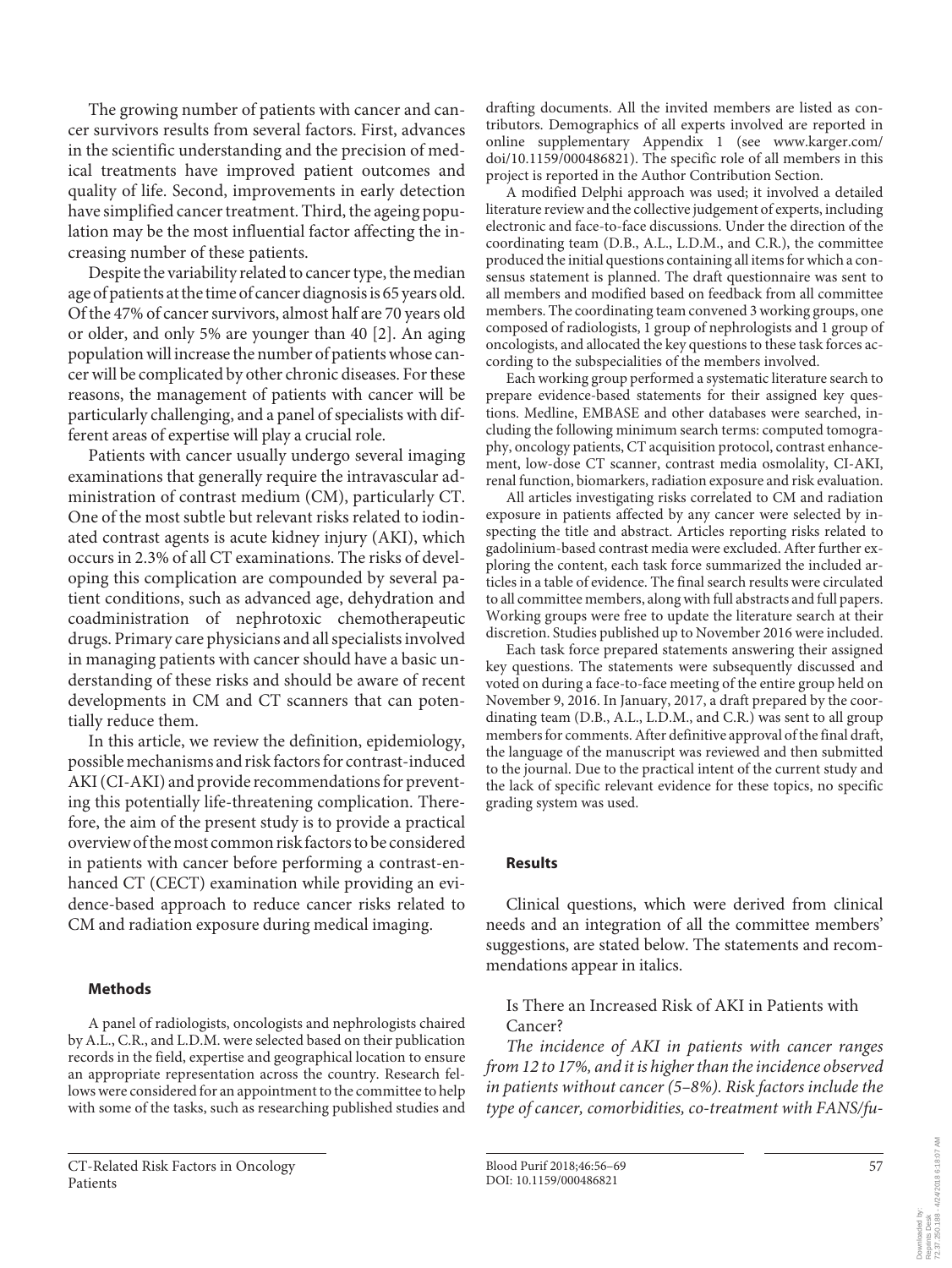*rosemide, antibiotics, chemotherapy and CM administration. Among drugs commonly used for chemotherapy and targeted therapy, an increased risk of AKI has been documented in patients treated with bevacizumab, pemetrexed, cetuximab, ifosfamide and the platinum derivative cisplatin. Specific cancer locations (esophagus, kidney, liver, pancreas, craniopharyngeal duct, heart/mediastinum and uterus) and cancer types (lymphoma, leukemia, mixed lymphosarcoma, multiple myeloma) correlate with an increased risk of AKI.*

Should an Iodate CM Injection be Considered a Relevant Risk Factor for AKI?

*Iodate CM is a risk factor for AKI. The risk for AKI associated with CM (OR 4.55) is higher than the risk observed for other risk factors, such as diabetes, chemotherapy, hyponatremia and antibiotic use. A short time span between chemotherapy administration and CM injection is associated with an increased risk of AKI.*

Is the Use of Iso-Osmolar Contrast Media Preferable to the Use of Low Osmolar Contrast Media as a Strategy to Prevent CI-AKI in Patients with Cancer?

*The use of CM with the lowest osmolarity is advisable, particularly in high-risk patients. Patients with cancer must be considered as a high-risk group, and Iso-Osmolar Contrast Media* (*IOCM) should be considered the first choice, particularly if the patients are affected by at least one of the following conditions: intra-arterial injection, diabetes mellitus, liver diseases, hypertension, pre-existing CKD (SCr levels >2 mg/dL), hematocrit <30%, age over 70 years, cardiac diseases, and recent myocardial infarction (<1 month). Iodixanol is the first choice for patients with myeloma or patients with monoclonal gammopathies, independent of additional risk factors.*

Is There Any Biological and/or Clinical Evidence That Supports the Differential Impact of IOCM and LOCM on Renal Toxicity in Patients with Cancer? Does CM Viscosity Have a Role in Renal Toxicity?

*Consistent evidence from cultured tubular cells has indicated that LOCM has more severe cytotoxic effects than IOCM. In addition, in animal models, IOCM is associated with a lower induction of Nox4-dependent reactive oxygen species (ROS) generation. IOCM also exerts fewer vasoconstriction effects than LOCM.*

*The role of viscosity in CI-AKI risk is still being debated. All CM, which are more viscous than plasma, and agents with increased osmolality that have lower viscosity may still lead to AKI.*

Should the Renal Function of all Patients with Cancer be Assessed before the Administration of CM? *Renal function (SCr levels or GFR) should be assessed in all patients with cancer before the administration of CM to define the best strategy to prevent AKI.*

Is the Serum Creatinine Level the Only Clinical Criterion Used to Define AKI or CM-Induced Toxicity?

*The combination of markers of functional damage (elevation in Serum Creatinine [SCr] levels) and structural damage (biomarkers) guarantees more accurate identification of patients with subclinical AKI or those at a higher risk of developing persistent kidney damage.*

Does Radiation Exposure for Diagnostic Purposes Increase the Risk of Developing New Forms of Cancer in Patients with Pre-Existing Cancer?

*The risk of malignancy from diagnostic radiation exposure in adults is generally low. The uncertainty surrounding this issue should prompt the use of low-dose protocols and adequate technology. Clinicians should take precautions with patients who have been exposed to 10 mSv for a year because these patients have an increased risk of developing new forms of cancer.*

# How Should CT Protocols be Optimized for Oncology Patients?

*CT protocols should be personalized according to the patient, tumor characteristics and needs to minimize radiation exposure and the amount of CM while maintaining adequate image quality. CT-specific protocols (number of phases acquired and body regions to be scanned), including the adoption of modern techniques for dose reduction (Automatic Dose Modulation and iterative reconstruction algorithms) should be implemented while considering tumour characteristics and different clinical settings, as well as the diagnostic work-up and disease staging, evaluation of the response to treatment and long-term follow-up.*

# How Should Contrast Enhancement be Optimized for Standard and Low-Dose Acquisition Protocols in Oncology Patients?

*Adequate liver enhancement requires personalization of the amount of CM. The CM dose should be calculated according to mgI rather than volume. The CM dose should be defined according to total body weight (TBW) and, in patients with a BMI >25, to lean body weight. A range of 500–600 mgI per kg BW is considered*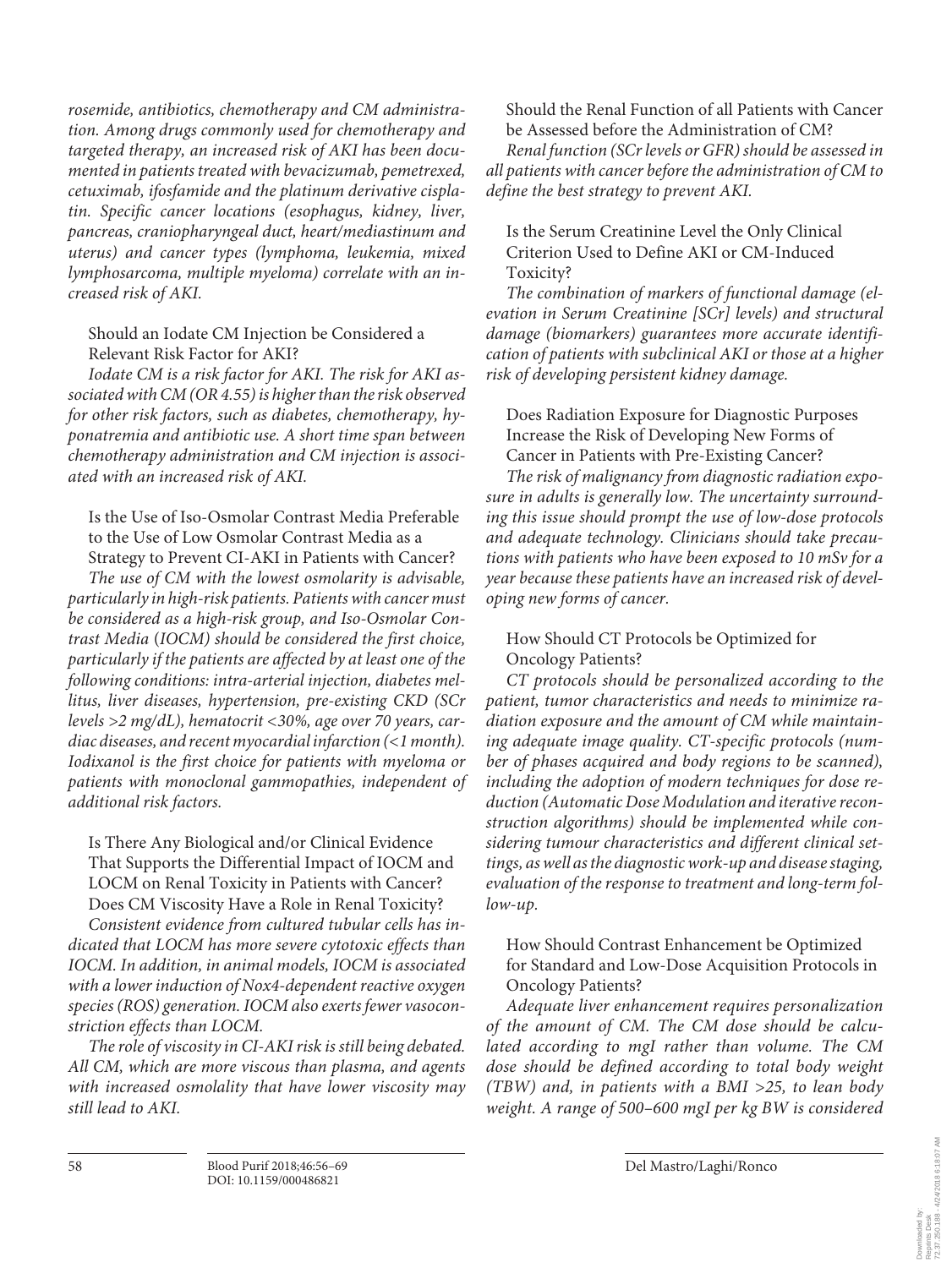*adequate for liver enhancement. Adequate enhancement of hypervascular liver lesions requires a minimum iodine delivery rate of 1.2 gI/s using a standard acquisition protocol.*

In Patients with Cancer, Does the Use of a Dimeric IOCM Permit Better Diagnostic Imaging in Low-Dose Procedures than Standard Protocols?

*No evidence supports the superiority of a specific CM in patients with cancer. The use of IOCM should be preferred due to its higher safety profile and patient tolerance, particularly in intra-arterial injections. Similar trends, although with weaker evidence, are observed for intravenous injections.*

## **Discussion**

The statements and recommendations appear in italics and are stated below. Each statement is discussed in a short paragraph reporting the current key evidence.

# *Statement 1*

*The incidence of AKI in patients with cancer ranges from 12 to 17%, and it is higher than the incidence observed in patients without cancer (5–8%). Risk factors include the type of cancer, comorbidities, co-treatment with FANS/furosemide, antibiotics, chemotherapy and CM administration. Among drugs commonly used for chemotherapy and targeted therapy, an increased risk of AKI has been documented in patients treated with bevacizumab, pemetrexed, cetuximab, ifosfamide and the platinum derivative cisplatin. Specific cancer locations (esophagus, kidney, liver, pancreas, craniopharyngeal duct, heart/mediastinum and uterus) and cancer types (lymphoma, leukemia, mixed lymphosarcoma, multiple myeloma) correlate with an increased risk of AKI.*

AKI, which was formerly called acute renal failure, is commonly defined as an abrupt decrease in renal function and clinically manifests as a reversible acute increase in nitrogen waste products that is determined by measuring blood urea nitrogen and SCr levels over the course of hours to weeks (KDIGO; Table 1) [3].

Patients with cancer must be considered a population at high risk of developing AKI [4]. In a Danish population including 37,267 cancer patients, the risk of AKI (defined as a >50% increase in SCr levels) was approximately 17.5% within 1 year of a cancer diagnosis and 27% after 5 years [5]. The rate of AKI in hospitalized patients with cancer seems to be higher than the rate re**Table 1.** CI-AKI definition. The 2007 guidelines of the AKIN defined CI-AKI as an absolute change in the SCr levels of  $\geq$ 0.3 mg/ dL after an i.v. injection of CM

| Stage | SCr levels                                                                                                                                                                                               | Urine output                    |
|-------|----------------------------------------------------------------------------------------------------------------------------------------------------------------------------------------------------------|---------------------------------|
|       | $1.5-1.9 \times$ baseline<br>Or increase of $\geq 0.3$ mg/dL<br>$(\geq 26.5 \text{ mmol/L})$                                                                                                             | $< 0.5$ mL/kg/h for 6-12 h      |
| H     | $2.0 - 2.9 \times$ baseline                                                                                                                                                                              | $<$ 0.5 mL/kg/h for $\geq$ 12 h |
| Ш     | $3.0 \times$ baseline<br>Or increase to $\geq 4.0$ mg/dL<br>$(\geq 353.6$ mmol/L)<br>Or initiation of RRT<br>Or decrease in eGFR to $<$ 35 mL/<br>$min/1.73$ m <sup>2</sup> in patients <18<br>vears old |                                 |

AKIN, acute kidney injury network; KDIGO, kidney disease improving global outcomes; RRT, renal replacement therapy.

ported for hospitalized patients without cancer (12 vs. 5–8% respectively) [4, 6, 7]. Chertow et al. [7] evaluated the effects of AKI on the clinical outcomes and costs related to hospital stays for patients with cancer. They reported a 4.7-fold increase in death, a 3-day increase in the length of the hospital stay, and a USD 42,671 increase in costs for hospitalized patients. Consequently, AKI has a relevant clinical and economic impact that must be considered.

Numerous factors and patient characteristics contribute to the increased risk of developing AKI in this patient population [8]. The OR for developing AKI is significantly higher for patients with diabetes (OR 1.89; 95% CI 1.51–2.36), those receiving chemotherapy (OR 1.61; 95% CI 1.26–2.05), those given an intravenous injection of CM (OR 4.55; 95% CI 3.51–5.89), patients with hyponatremia (OR 1.97; 95% CI 1.57–2.47) and patients who use antibiotics (OR 1.52; 95% CI 1.15–2.02) [4]. Heart failure, a recent myocardial infarction (<1 month), hypertension, preexisting chronic kidney disease (CKD), and an age over 70 years must also be considered additional risk factors [9]. Moreover, patients with cancer originating in their oesophagus, kidney, liver, pancreas, craniopharyngeal duct, heart/mediastinum, or uterus and patients affected by lymphoma, leukaemia, mixed lymphosarcoma or multiple myeloma are considered a very high risk population with a  $\geq$ 15% probability of developing AKI [4].

Medications play a critical role. According to the Renal Insufficiency and Anticancer Medications study [10],

Downloaded by: Reprints Desk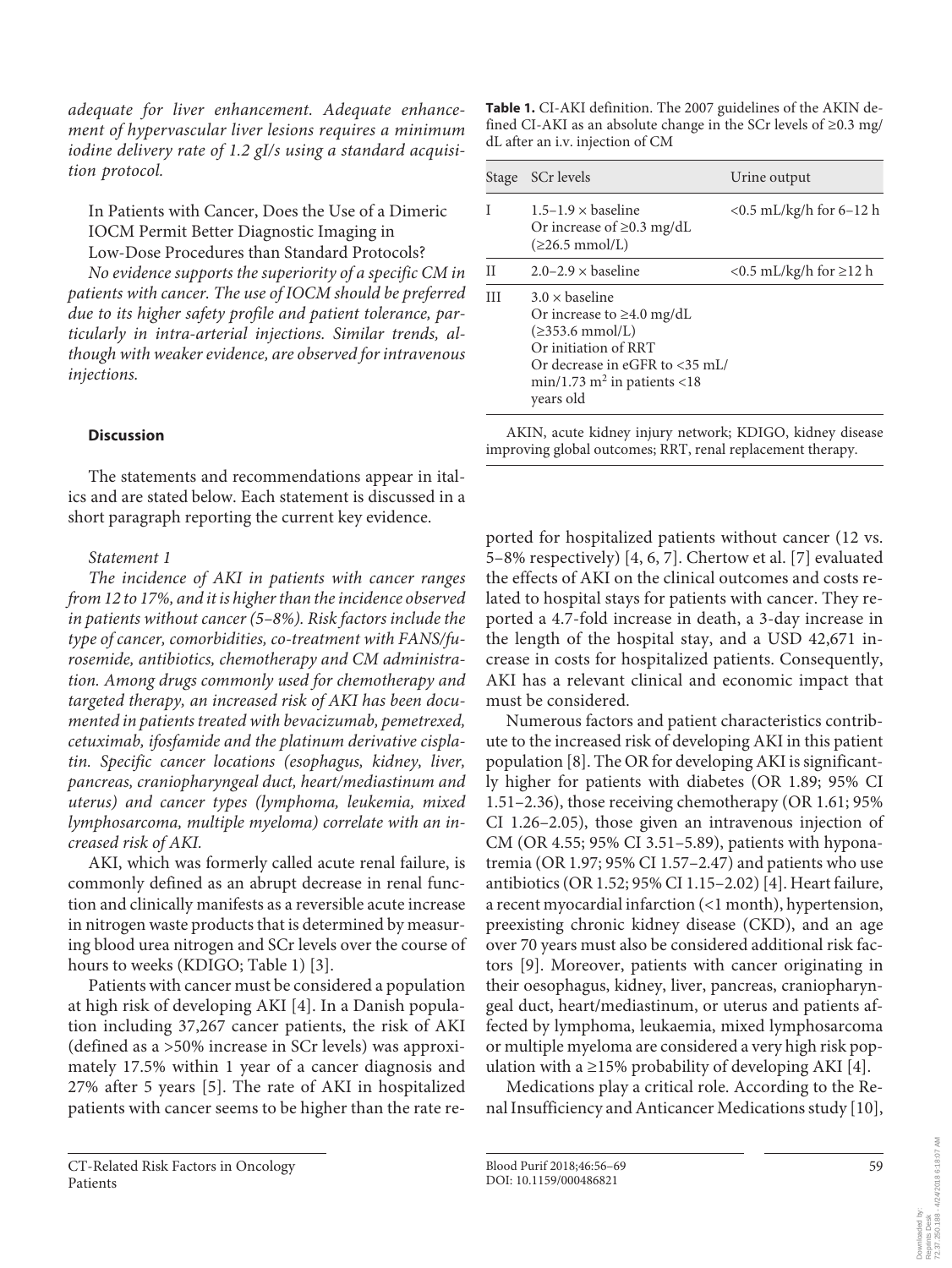50–60% of cancer patients who are undergoing antineoplastic treatment develop a renal impairment. Patients with cancer are exposed to multiple nephrotoxic agents (cytotoxic drugs, antibiotics, analgesics and drugs for supportive therapy). Both cytotoxic and cytostatic drugs are characterized by a specific nephrotoxic effect (Table 2). Ifosphamide and platinum agents (cisplatin and carboplatin) cause both glomerular and tubular damage. Cisplatin nephrotoxicity is the most common form of toxicity, occurring in 30–100% of children, and it typically causes glomerular impairment and tubulopathy, which clinically presents as magnesuria and hypomagnesemia [10]. The incidence and severity of renal toxicity increases with repeated usage of cisplatin-based chemotherapy, and CI-AKI may subsequently become irreversible. Thus, cisplatin discontinuation is generally indicated in patients who present signs of progressive renal impairment [11].

Some targeted agents may induce glomerular endothelial cell swelling, vacuolization and detachment, as well as disruption of epithelial cell slit diaphragms [12]. Cetuximab induces hypomagnesemia resulting from a renal magnesium leak. Bevacizumab induces hypertension and kidney-specific injury, including proteinuria and AKI.

# *Statement 2*

*Iodate CM is a risk factor for AKI. The risk for AKI associated with CM (OR 4.55) is higher than the risk observed for other risk factors, such as diabetes, chemotherapy, hyponatremia and antibiotic use. A short time span between chemotherapy administration and CM injection is associated with an increased risk of AKI.*

Iodinated CM is frequently used for interventional and diagnostic procedures in patients with cancer. Intraarterial or intravenous injection of these agents increases patients' risks of developing CI-AKI. Salahudeen et al. [4] showed that in hospitalized cancer patients, the OR for developing AKI is significantly higher for intravenous contrast injections (OR 4.55). Several factors contribute to the increased risk, including the type and volume of CM, frequency of contrast-enhanced imaging, comorbidities, underlying renal function and chemotherapies [3, 9, 13–15]. Hypertension and the combination of bevacizumab/irinotecan may be additional risk factors for CI-AKI [8].

The effects of the administration of CM and chemotherapy within a short time have been widely investigated. Exposure to CM within a week before cisplatin administration increased the risk of AKI by 2.56-fold [11]. Cicin et al. [8] reported an incidence of CI-AKI **Table 2.** Kidney injuries associated with chemotherapeutic agents. from Perazzella et al. [12]

| Renal vasculature<br>Hemodynamic AKI (capillary leak syndrome)<br>IL-2, denileukin diftitox<br>Thrombotic microangiopathy<br>Antiangiogenesis drugs (bevacizumab and tyrosine<br>kinase inhibitors)<br>Gemcitabine and cisplatin<br>Mitomycin C and IFN                                                                                                                                                                                                                                                                                                                                                                                                |
|--------------------------------------------------------------------------------------------------------------------------------------------------------------------------------------------------------------------------------------------------------------------------------------------------------------------------------------------------------------------------------------------------------------------------------------------------------------------------------------------------------------------------------------------------------------------------------------------------------------------------------------------------------|
| Glomeruli<br>Minimal change disease<br><b>IFN</b><br>Pamidronate<br>Focal segmental glomerulosclerosis<br><b>IFN</b><br>Pamidronate<br>Zoledronate (rare)                                                                                                                                                                                                                                                                                                                                                                                                                                                                                              |
| Tubulointerstitium<br>Acute tubular necrosis<br>Platinums, zoledronate, ifosfamide, and mithramycin<br>Pentostatin, imatinib, diaziquone, and pemetrexed<br>Tubulopathies<br>Fanconi syndrome<br>Cisplatin, ifosfamide, and azacitadine, diaziquone,<br>imatinib, and pemetrexed<br>Salt wasting<br>Cisplatin and azacitadine<br>Magnesium wasting<br>Cisplatin, cetuximab, and panitumumab<br>Nephrogenic diabetes insipidus<br>Cisplatin, ifosfamide, and pemetrexed<br>Syndrome of inappropriate antidiuresis<br>Cyclophosphamide and vincristine<br>Acute interstitial nephritis<br>Sorafenib and sunitinib<br>Crystal nephropathy<br>Methotrexate |

IFN, interferon.

after CT in hospitalized oncology patients of 20%. Moreover, CI-AKI developed 4.5 times more frequently in patients with cancer who had undergone a CT within 45 days after their last chemotherapy treatment  $(p = 0.005)$ , which was also considered an independent risk factor ( $p = 0.017$ ). In patients with cancer who require CECT in an emergency setting, the OR of developing CI-AKI (increase in SCr levels of ≥0.5 mg/dL or ≥25% within 48–72 h) was 4.09 (95% CI 1.34–12.56) in patients requiring serial examinations on consecutive days compared with patients who only received scans on 1 day [16].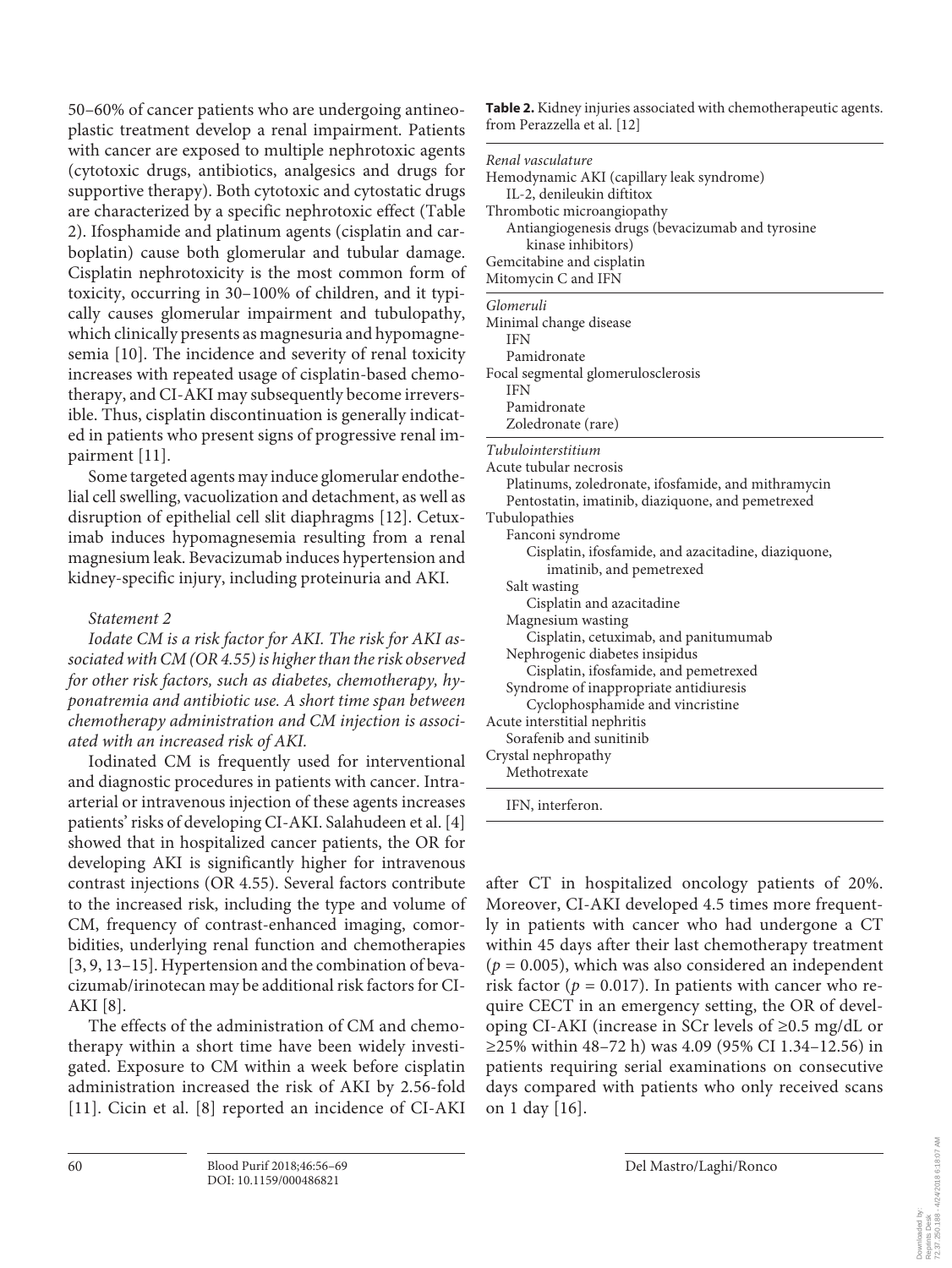# *Statement 3*

*The use of CM with the lowest osmolarity is advisable, particularly in high-risk patients. Patients with cancer must be considered as a high-risk group, and IOCM should be considered the first choice, particularly if the patients are affected by at least one of the following conditions: intra-arterial injection, diabetes mellitus, liver diseases, hypertension, pre-existing CKD (SCr levels >2 mg/dL), hematocrit <30%, age over 70 years, cardiac diseases, and recent myocardial infarction (<1 month). Iodixanol is the first choice for patients with myeloma or patients with monoclonal gammopathies, independent of additional risk factors.*

Evidence of the reduced incidence of CI-AKI in the general population and patients with cancer who have received IOCM has emerged from several studies, including systematic reviews and meta-analyses [3, 9, 14]. Different CM have been developed, each with their own pharmacological characteristics [17]. The most important feature for determining the risk of CI-AKI seems to be the osmolality of the CM, and the risk is higher for agents with increased osmolality compared to that of IOCM [18].

For example, with intra-arterial administration, the relative risk of AKI following iso-osmolar iodixanol, compared with the risk associated with a CM with increased osmolality, was 0.46 (95% CI 0.27–0.79; *p* = 0.004) using a CI-AKI definition based on absolute changes in SCr levels of  $\geq$ 0.5 mg/dL [18]. As shown in the meta-analysis by Dong et al. [19] compared with LOCM, intra-arterial administration of iodixanol significantly decreased the risk of CI-AKI (risk ratio 0.68; 95% CI 0.50–0.92; Z = 2.47;  $p = 0.01$ ) with no significant heterogeneity among studies ( $p = 0.14$ ,  $I^2 = 32.4\%$ ).

To date, a single randomized, prospective, comparative study of oncology patients with patients who have a very low risk of CI-AKI, which was defined as a glomerular filtration (GFR) rate >60 mL/min, has been conducted. The results from an interim analysis showed a lower incidence of AKI in patients who have received an intravenous injection of IOCM (0.5%) compared to iopromide (0.5 and 2.8% respectively) [20].

Intravenous administration of iodine-based contrast agent in patients with multiple myeloma complicated with monoclonal gammopathies is associated with a high risk of AKI. The risk is increased by comorbidities, such as CKD, hypercalcemia, diabetes, dehydration, and use of nephrotoxic drugs. According to the Preda study, the use of iodixanol appears to be safe in patients with monoclonal gammopathies and an eGFR ≥60 mL/min/1.73 m<sup>2</sup>

and does not seem to be an absolute contraindication to the intravenous administration of iso-osmolar iodinebased contrast agent in patients with monoclonal gammopathies [21]. Concerning intravenous administration, the Nguyen study, which enrolled patients with decreased renal function, showed an inferior incidence of CI-AKI in patients treated with iodixanol (8.5%) compared with the iopromide group  $(27.8\%; p = 0.012)$  [22]. Based on the Wang study, all-cause mortality was higher (1.5- to 1.8 fold) for patients in the CKD subgroup who received LOCM than for patients who received IOCM, with a clear trend towards significance, and LOCM was associated with higher odds (approximately 1.6-fold) of a long-term elevation of SCr level than IOCM when adjusted for inverse probability weights [23].

Several guidelines recommend that contrast agents with the lowest osmolality should be used and high-risk patients should be administered IOCM, regardless of the administration route [3, 9, 14]. The guidelines of ACCF and AHA recommend the use of IOCM as a strategy to prevent AKI in patients with stable ischaemic heart disease [24]. Based on the Onco-Nephrology Curriculum of the American Society of Nephrology, high-osmolar  $(>1,400 \text{ mOsm/kg})$  and low osmolar  $(600-800 \text{ mOsm/s})$ kg) CM are associated with a higher incidence of AKI compared to IOCM (300 mOsm/kg). Preventive measures should be implemented in oncology patients with GFR <60 mL/min, including limiting contrast volume and using IOCM.

# *Statement 4*

*Consistent evidence from cultured tubular cells has indicated that LOCM has more severe cytotoxic effects than IOCM. In addition, in animal models, IOCM is associated with a lower induction of Nox4- dependent reactive oxygen species (ROS) generation. IOCM also exerts fewer vasoconstriction effects than LOCM. The role of viscosity in CI-AKI risk is still being debated. All CM, which are more viscous than plasma, and agents with increased osmolality that have lower viscosity may still lead to AKI.*

CM osmolality has been suggested to play a key role in determining renal toxicity, as documented by in vitro and in vivo models. LOCM have less severe nephrotoxic effects than high-osmolar ionic contrast media [18, 19]. In addition, in high-risk patients, the iso-osmolar dimer iodixanol is associated with fewer nephrotoxic effects than LOCM [25]. The combination of both ischaemic and chemotoxic injury in the proximal tubules triggers a process called tubule glomerular feedback, which reduces filtration at the glomerulus level, increasing plasma concentra-

Reprints Desk<br>72.37.250.188 - 4/24/2018 6:18:07 AM 72.37.250.188 - 4/24/2018 6:18:07 AMDownloaded by: Reprints Desk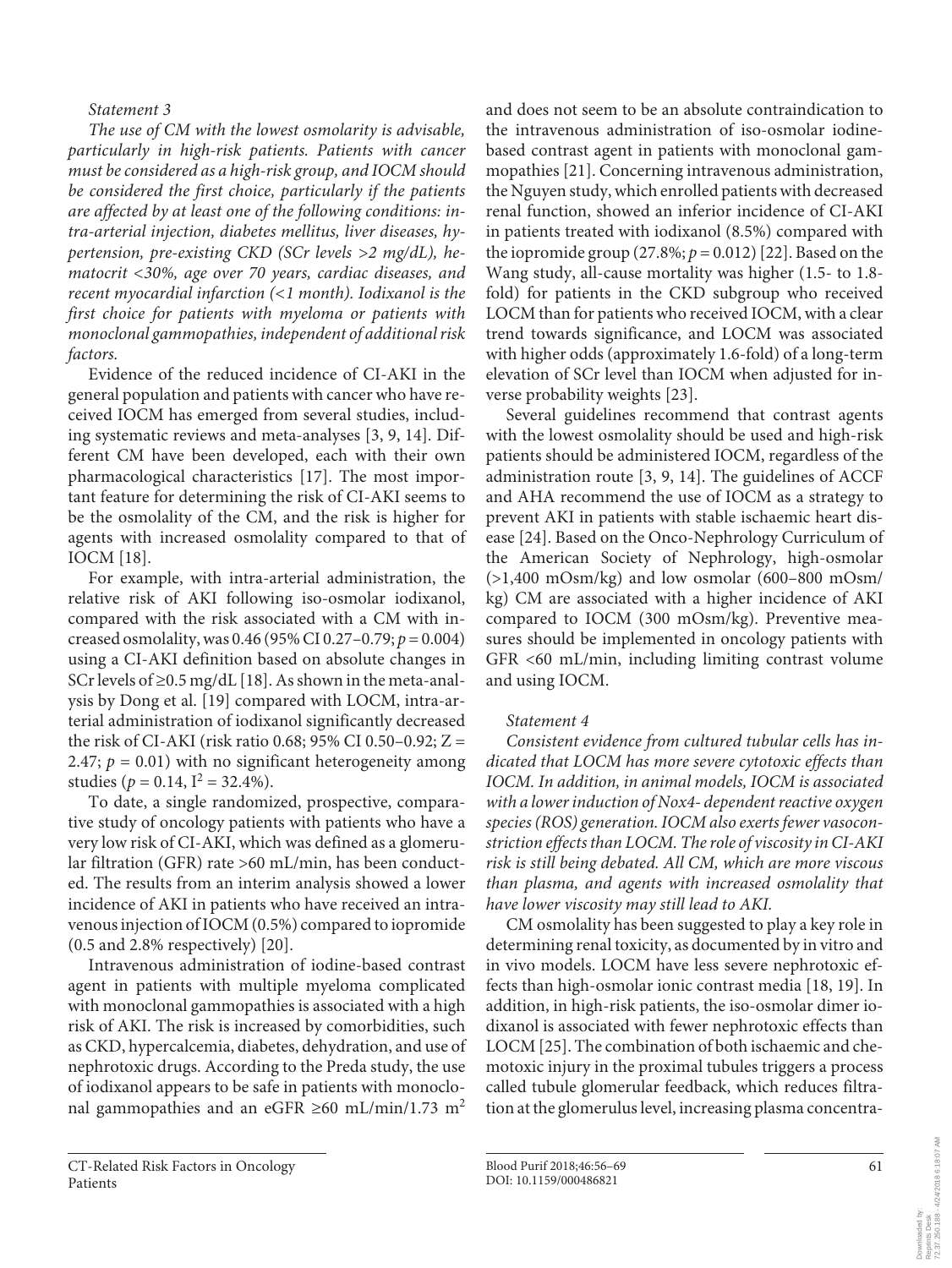tions of creatinine (Cr) approximately 24–48 h after a significant reduction in filtration [26]. Iodinated CM is a water-soluble and freely filtered agent that does not injure the glomerulus. Therefore, haematuria is not observed. However, its water solubility allows for relatively easy reabsorption by the proximal tubular cells, where it causes cellular damage [27]. Based on recent evidence, the mitochondria of damaged renal tubular cells release intracellular catalytic or unbound iron, which serves as the catalyst in the Haber-Weiss and Fenton reactions to drive oxidative stress and the production of the dangerous hydroxyl radicals [28]. The finding that LOCM exerts fewer nephrotoxic effects than high-osmolar ionic contrast media in vivo correlates with its reduced cytotoxic effects in vitro [29].

Netti et al. [30] investigated the effects of LOCM exposure on NADPH-dependent ROS generation by tubular cells. Iohexol, iopamidol and iodixanol were assessed at equimolar iodine concentrations, and their effects on human renal proximal tubular cells were studied/monitored/described (PTCs). Cytotoxicity, apoptosis and necrosis were investigated. At angiographic concentrations, iodixanol induces fewer cytotoxic effects on cultured tubular cells than iohexol and iopamidol and generates lower levels of Nox4-dependent ROS.

Other pharmacological characteristics of CM, such as viscosity, which is mainly related to the size rather than the number of particles, are not believed to have a clinical impact on CI-AKI risk, although this is still under debate. Two main aspects should be considered. First, CM viscosity is related to temperature. As the temperature of a given CM increases, a concomitant decrease in its dynamic viscosity is observed. Therefore, warmed CM are less viscous than room temperature CM. Second, all CM are more viscous than plasma. According to McCullough et al. [25], contrast agents with increased osmolality that have lower viscosity may still lead to AKI. However, Seeliger et al. [31] suggested a relevant role for CM viscosity in the development of CI-AKI and that increased viscosity compromises blood flow and oxygen supply to critical regions of the kidney. The compromised flow delays the tubule glomerular feedback, probably resulting from increased tubular fluid viscosity, and impairs GFR. Although various properties of iodinated contrast agents, such as osmolality, ionic strength, viscosity and iodine content, have been implicated in renal toxicity, osmolality is the principal factor [25, 32].

Once CM has been administered, its osmolality is a not modifiable characteristic. Conversely, the viscosity may change due to thixotropy, which is a time-dependent shear thinning property. Under static conditions, a given fluid will flow (become thin and less viscous) over time when it is shaken, agitated, or otherwise stressed (timedependent viscosity). It then takes a fixed time to return to a more viscous state. Some non-Newtonian pseudoplastic fluids show a time-dependent change in viscosity. The longer the fluid undergoes shear stress, the lower its viscosity. A thixotropic fluid is a fluid that requires a finite time to attain equilibrium viscosity when introduced to a step change in shear rate. When the CM mixes with the blood, the viscosity of CM attempts to establish equilibrium with the blood viscosity, but as long as it is in motion, the CM tends to be less viscous than blood.

# *Statement 5*

*Renal function (SCr levels or GFR) should be assessed in all patients with cancer before the administration of CM to define the best strategy to prevent AKI.*

Precision medicine and personalized risk assessments should be implemented, particularly in patients with cancer. Based on the number of risk factors in this specific population, our recommendations are designed for a pragmatic approach that can be easily applied to patients in routine clinical practice. Therefore, we felt comfortable distinguishing 3 different clinical scenarios:

Ambulatory patients: In ambulatory patients, renal function should be assessed by measuring SCr levels (preferably enzymatic method) and calculating the enhanced GFR (eGFR; Table 3) within the 2 weeks prior to the CECT.

When a patient with one of the following characteristics (i.e., renal cancer, extensive liver parenchymal involvement, multiple myeloma, or antineoplastic drug [bevacizumab and irinotecan] administration within the <45 days prior to CM injection) presents for treatment, the oncologist should obtain enzymatic creatinine measurements and calculate the eGFR within one week of the CECT.

Hospitalized patients: In hospitalized patients, renal function should be assessed by measuring SCr levels (preferably using an enzymatic method) and the GFR on the day before the examination. Patients with a reduced eGFR and clinical manifestations of CKD should be considered at high risk of developing CI-AKI (in this case, acute or chronic). Even in the absence of clinically evident CKD, oncology patients should be considered at a higher risk of developing CI-AKI, particularly elderly patients.

Ideally, after CM administration, patients should be followed using renal function assessments within 48–72 h of CM administration.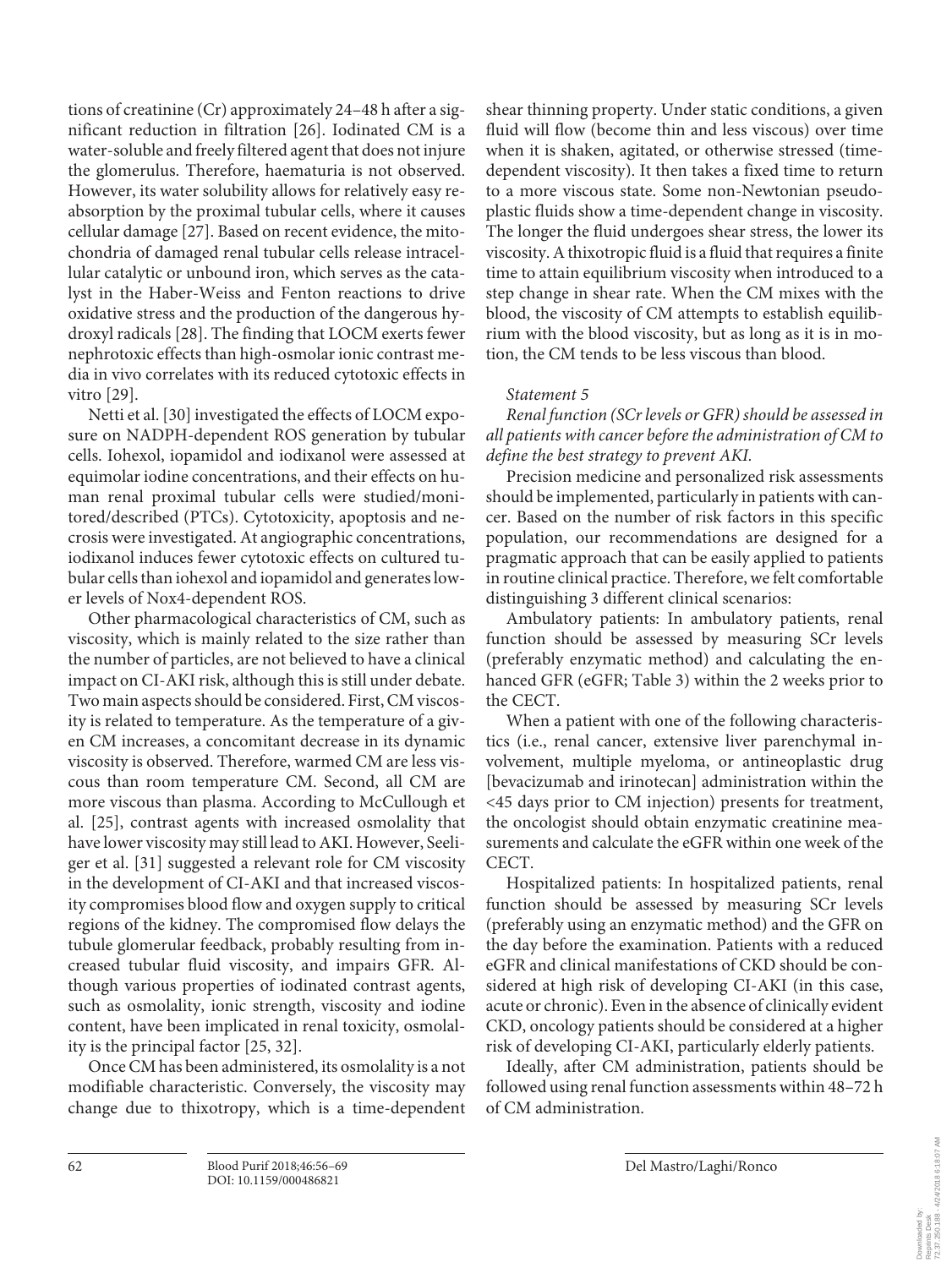## **Table 3.** Definition of GFR and eGFR

#### *GFR*

The GFR describes the flow rate of filtered fluid through the kidney. The creatinine clearance rate (CCr or CrCl) is the volume of blood plasma that is cleared of creatinine per unit of time and is a useful measure for approximating the GFR.

The GFR is equal to the clearance rate when any solute is freely filtered and is neither reabsorbed nor secreted by the kidneys. Therefore, the measured rate is the quantity of the substance in the urine that originated from a calculable volume of blood. Relating this principle to the equation listed below, for the substance used, the product of the urine concentration and urine flow equals the mass of the substance excreted during the time in which the urine has been collected. This mass equals the mass filtered at the glomerulus because nothing is added in or removed from the nephron. Dividing this mass by the plasma concentration provides the volume of plasma through which the mass must have originated, and thus the volume of plasma fluid that has entered Bowman's capsule within the aforementioned period. The GFR is typically recorded in units of volume per time, for example, millilitres per minute mL/min and compared to the filtration fraction.

 $GFR =$  urine concentration  $\times$  urine flow/plasma concentration.

#### *eGFR*

The eGFR is a calculation based on the results of a blood creatinine test and other variables, such as age, sex, and race (e.g., African-American, non-African American), depending on the equation used.

It is used to screen for and detect early kidney damage, to help diagnose CKD, and to monitor kidney status.

The National Kidney Disease Education Program, American Society of Nephrology, and the National Kidney Foundation all recommend that an eGFR be calculated each time a creatinine blood test is performed. The creatinine test is frequently requested as part of a routine comprehensive metabolic panel (CMP), a basic metabolic panel (BMP), or along with a blood urea nitrogen (BUN) test to evaluate the status of a person's kidneys.

Creatinine, along with eGFR, is often used to monitor people with known CKD and people with conditions such as diabetes and high blood pressure (hypertension) that may lead to kidney damage.

In a research setting, additional assessments of renal function in patients at higher risk who have normal baseline SCr levels can be performed using the Kidney Stress Test and by measuring the Renal Functional reserve. In patients undergoing chemotherapy or patients with other conditions associated with higher risks, the measurement of damaged biomarkers may contribute to assessments of ongoing kidney injury and thus the imaging examination should be postponed or re-considered.

## *Statement 6*

*The combination of markers of functional damage (elevation in SCr levels) and structural damage (biomarkers) guarantees more accurate identification of patients with subclinical AKI or those at a higher risk of developing persistent kidney damage.*

Elevated SCr levels are a delayed reflection of changes in the GFR, and levels may not peak until 2–3 days after an insult [33]. Furthermore, SCr levels may be affected by several non-renal factors, such as patient characteristics (including muscle mass), drug therapies, fluid overload and laboratory conditions [34]. A growing concern is that the GFR may be sustained even over the course of injuries, since kidneys compensate for damage until approximately 50% of nephrons are lost. The clinical significance of changes in SCr levels and GFR de-

CT-Related Risk Factors in Oncology

pends on patients' underlying renal function to a large extent. The same degree of kidney injury will have different implications for a patient with CKD compared to someone with a high baseline GFR, in whom the injury may produce no clinical symptoms [35]. To ensure that AKI is identified before the damage is severe enough to affect kidney function, alternative or additional measures of kidney injury are needed. Biomarkers of structural damage may help facilitate early AKI diagnosis and treatment initiation. Advances in this field have been made with the discovery and validation of cell-cycle arrest biomarkers, such as tissue inhibitor of metalloproteinase 2 and insulin-like growth factor binding protein 7 [36]. The combination of these biomarkers, which was measured by the approved NephroCheck test [36], appears to be highly predictive of the risk of moderate to severe AKI in the subsequent 24–48 h [37]. However, the NephroCheck test has not yet been validated as a prognostic test for CI-AKI. Several other biomarkers of kidney damage have also been characterized, including neutrophil gelatinase-associated lipocalin [38], kidney injury molecule 1 [39], and N-terminal pro-B-type natriuretic peptide [40]. Of these biomarkers, neutrophil gelatinase-associated lipocalin has shown the most promise as a diagnostic and prognostic tool for AKI. Biomarkers may also have a role in identifying patients at higher risk of enduring kidney damage or relapsing

Downloaded by: Reprints Desk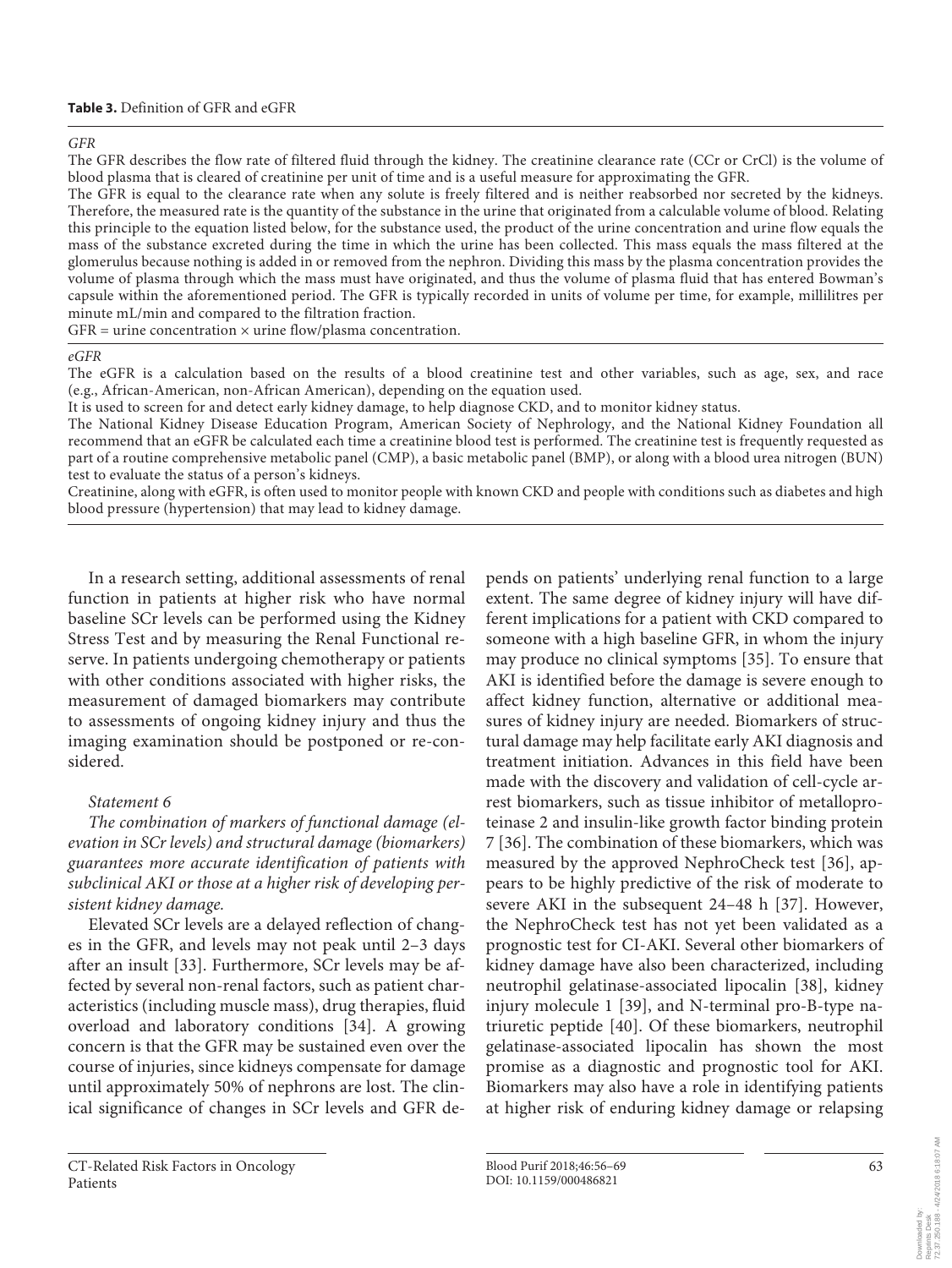**Table 4.** Estimated risk of developing radiation-related cancer from repeat screens. From Lin et al. [49]

| Study                              | Screening test                   | Frequency                                             | Age, years                           | Radiation-related<br>cancers (per $100,000$<br>screened) |
|------------------------------------|----------------------------------|-------------------------------------------------------|--------------------------------------|----------------------------------------------------------|
| Brenner [74]                       | Lung CT (smokers)                | Annual                                                | $50 - 70$                            | $230$ (males)<br>850 (females)                           |
| Kim et al. [75]                    | Coronary artery calcification CT | Annual                                                | $45 - 70$ (males)<br>55-70 (females) | 40 (males)<br>60 (females)                               |
| Berrington de Gonzalez et al. [76] | CT colonography                  | Every 5 years                                         | $50 - 70$                            | 150                                                      |
| Brenner and Elliston [77]          | Whole body CT                    | Annual                                                | $45 - 70$                            | 1,900                                                    |
| Yaffe and Mainprize [78]           | Mammography                      | Annual at age <55 years<br>Biannual at age > 55 years | $45 - 74$                            | 90 (females)                                             |

kidney dysfunction, for whom the prognosis is poor compared with that of patients who experience early reversal and recovery from kidney injury.

We anticipate that a combination of markers of functional damage (elevated SCr levels) and structural damage (biomarkers) will provide clinicians the greatest opportunity to identify patients with subclinical AKI or patients with the highest risks of developing persistent kidney damage, which would allow for prompt intervention and help preserve patient well-being over the long term. This combined approach would allow patients with either structural or functional damage alone and patients with both structural and functional damage to be identified [41].

# *Statement 7*

*The risk of malignancy from diagnostic radiation exposure in adults is generally low. The uncertainty surrounding this issue should prompt the use of low-dose protocols and adequate technology. Clinicians should take precautions with patients who have been exposed to 10 mSv for a year because these patients have an increased risk of developing new forms of cancer.*

Although the individual risk estimated for radiation exposure from medical imaging is small, the concern over CT risks is related to the current rapid increase in CT usage. Small individual risks applied to an increasingly large population may result in a potential public health issue in the future.

Linet et al. [42] estimated that 29,000 future cancers will result from the 70 million CT scans performed in the United States in 2007. Approximately 0.6% of the cumulative risk of cancer in a UK population up to 75 years of age is estimated to be attributed to diagnostic X-rays; the corresponding estimates in the United States and Japan are 0.9 and 3% respectively [43–46]. Moreover, approximately 2% of the 1.4 million cancers diagnosed annually in the United States may eventually be related to CT scans [42, 47, 48].

This effect is typically thought be stochastic and can occur at any level of radiation exposure, with the likelihood increasing as the dose increases. The typical lag period between radiation exposure and cancer diagnosis is at least 5 years, and in most cases, the lag may be 1 or 2 decades or longer.

Several evidences reported a definitive correlation between radiation induced cancer risk and dosage greater than 100 mSv, not common in medical imaging considering a single examination but frequently reached over a short time period in patients who undergo multiple CT examinations (e.g., CT in emergency setting, evaluation of complications after surgery, follow up for cancer patients) or complex interventional radiology and cardiology procedures using fluoroscopy.

A single CT examination of the abdomen and pelvis usually falls into a radiation dose range of approximately 10 mSv. At this dose level, the radiation-induced risks are controversial and no relevant evidences are published at support. According to epidemiological data, an increased cancer risk is observed in the 10–100 mSv range, which is relevant to nuclear cardiac studies and many CT studies [49] (Table 4).

No data support an increased cancer risk at doses less than 10 mSv, which is the dose range relevant to radiography and some nuclear medicine and CT studies [49].

# *Statement 8*

*CT protocols should be personalized according to the patient, tumor characteristics and needs to minimize radiation exposure and the amount of CM while maintaining adequate image quality. CT-specific protocols (num-*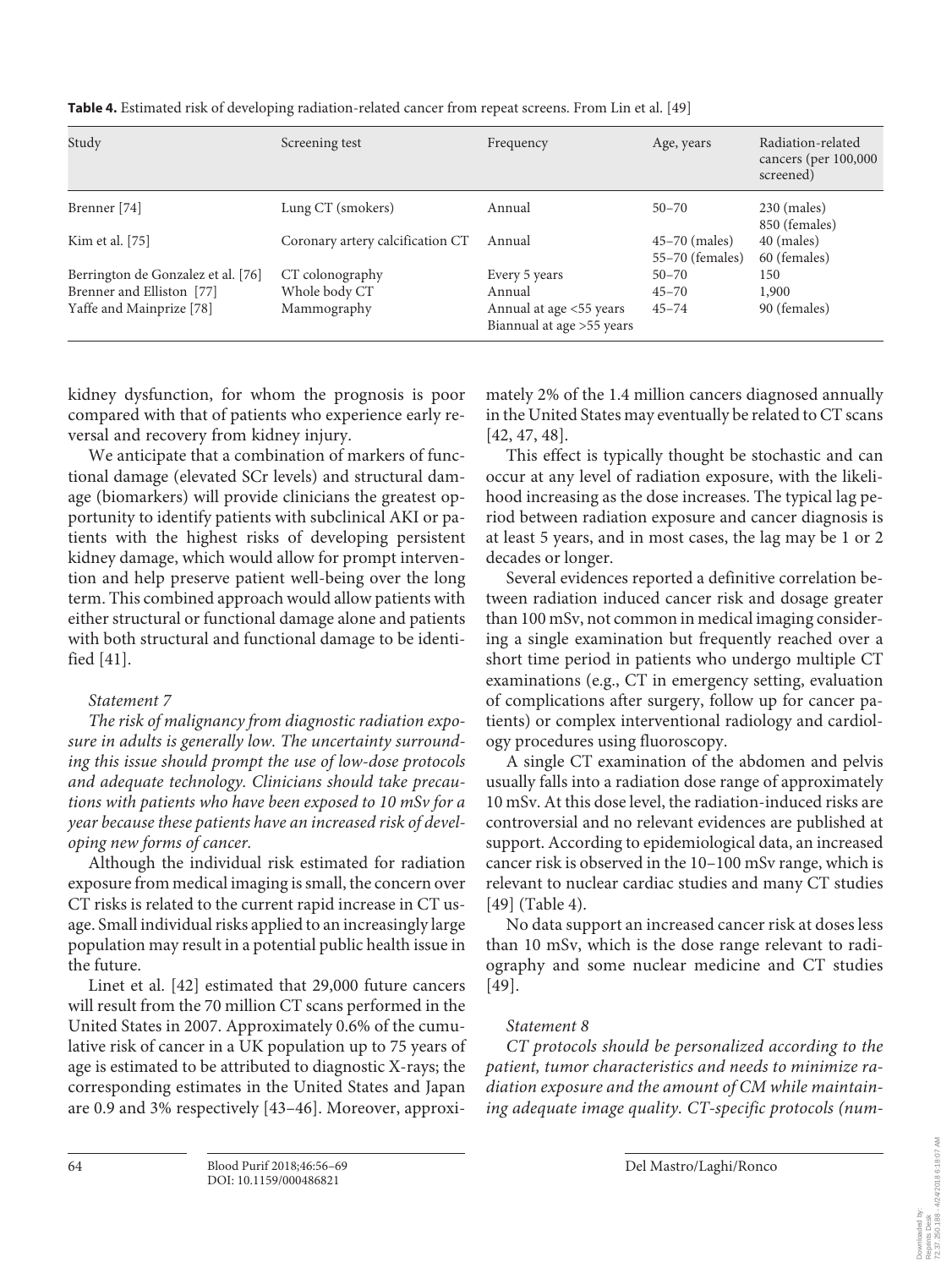|                 | scan                 | (20 s) | (70 s) | phase $(3 \text{ min})$ $(5-7 \text{ min})$ | Pre-contrast Arterial phase Portal phase Equilibrium Delayed phase Ex | ph                          |
|-----------------|----------------------|--------|--------|---------------------------------------------|-----------------------------------------------------------------------|-----------------------------|
| Initial staging | $\mathbf{v}^{\odot}$ |        |        |                                             | $\sqrt{\Delta}$                                                       | $x^{\textcircled{\tiny R}}$ |

**Table 5.** CT acquisition protocols for the most common clinical scenarios in oncology patients

Evaluation of response to treatment  $x^{\odot}$   $x^{\cancel{\epsilon}}$  x  $x^{\frac{1}{\sqrt{\epsilon}}}$  x  $x^{\frac{1}{\sqrt{\epsilon}}}$  x  $x^{\frac{1}{\sqrt{\epsilon}}}$ 

Long-term follow-up  $x^{\mathbb{C}}$   $x^{\infty}$  x

¶ If needed after the arterial and portal phase.

 $<sup>E</sup>$  Only in patients with a hypervascular primary tumour (i.e., melanoma, renal cancer, NET, etc.).</sup>

<sup>∆</sup> If peritoneal involvement is suspected.

® In patients with renal, ureteral and bladder lesions.

 $\epsilon$  In patients with suspected hypervascular lesions.

© Avoidable if dual energy is available.

*ber of phases acquired and body regions to be scanned), including the adoption of modern techniques for dose reduction (Automatic Dose Modulation and iterative reconstruction algorithms) should be implemented while considering tumour characteristics and different clinical settings, as well as the diagnostic work-up and disease staging, evaluation of the response to treatment and longterm follow-up.*

Multidetector CT (MDCT) is the most frequently used imaging method in clinical practice for the identification and characterization of lesions in oncology patients [50, 51]. Currently, MDCT is considered a real volumetric technique with a spatial resolution of approximately 0.6 mm [52]. The faster tube rotation (less than 0.3 s) reduces the scan time and enables CT studies of the abdomen and pelvis within a single breath-hold. However, the increased number of slices, the submillimetre collimation and the use of multiple dynamic post-contrast phases in a single examination may all contribute to increased radiation exposure. Novel advances in dose reduction methods (e.g., Automatic Dose Modulation systems and iterative techniques for image reconstruction) are routinely implemented in modern scanners and have dramatically decreased radiation exposure. Despite these improvements, the scanning parameters and the number of phases acquired should be chosen carefully according to the clinical scenario.

Theoretically, a complete liver examination might include a pre-contrast scan, followed by a contrast-enhanced acquisition obtained during the arterial (sometimes split into early and late arterial phases), portal venous, and equilibrium phases. For several reasons, including radiation exposure, data explosion with complex image viewing and storage, all 5 phases should not be acquired in each patient. Because solid evidence for this issue is not available, the selection and combination of acquisition phases depend on both the clinical questions and the radiologist's experience. An overview of the most common clinical scenarios and protocols is presented in Table 5.

Excretory phase

A completely new concept of CT imaging has been introduced with the advent of Dual Energy CT. Dual Energy CT acquires datasets at different photon energy levels in a single CT acquisition and provides information regarding the material composition of tissues based on differences in photon absorption. Moreover, using a dual energy post-processing software, a multiparametric approach to obtaining CT images is feasible. Virtual noncontrast images avoid the need to acquire a pre-contrast scan, iodine maps improve the detection of small hypervascular foci within a lesion, and monoenergetic levels reduce artefacts and increase conspicuity at low keV [53, 54].

Another very promising acquisition protocol that does not require specific CT scans is the Split-bolus method. This innovative technique has the potential to reduce both the number of phases acquired and radiation exposure by splitting the intravenous CM into 2 or 3 boluses and combining phases in a single scan. According to Scialpi et al. [55], this novel approach is an alternative to triphasic MDCT in the initial staging and follow-up of oncology patients.

# *Statement 9*

*Adequate liver enhancement requires personalization of the amount of CM. The CM dose should be calculated according to mgI rather than volume. The CM dose should be defined according to total body weight (TBW) and, in* 

Downloaded by: Reprints Desk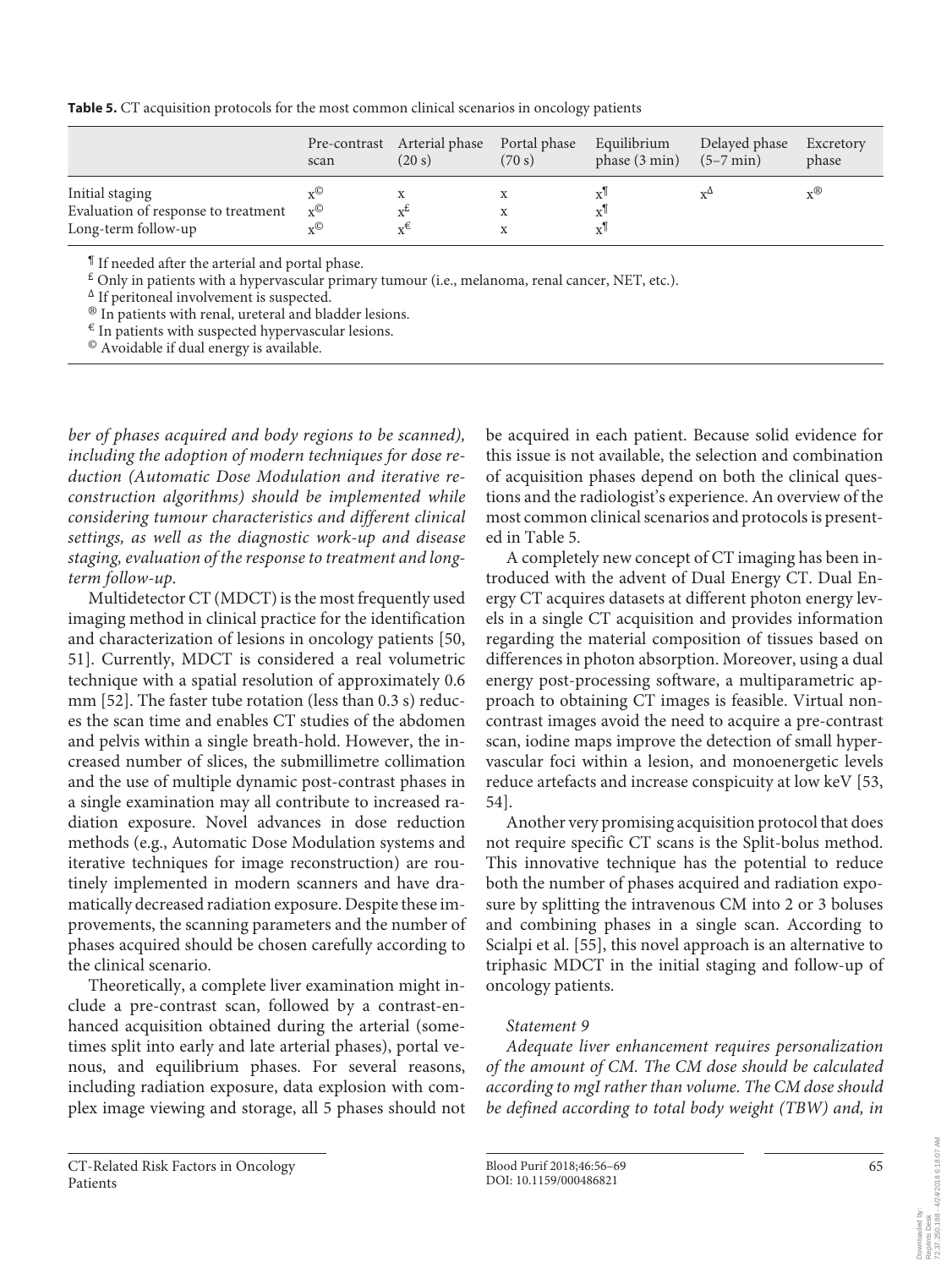*patients with a BMI >25, to lean body weight. A range of 500–600 mgI per kg BW is considered adequate for liver enhancement. Adequate enhancement of hypervascular liver lesions requires a minimum iodine delivery rate of 1.2 gI/s using a standard acquisition protocol.*

Vascular and liver parenchymal enhancements are generally affected by different kinetics. Vascular enhancement is determined by the iodine dose delivered per unit of time (Iodine Delivery Rate [IDR]), whereas parenchymal enhancement is influenced by the total iodine dose, which is strictly related to patient body size. The conspicuity of liver lesions, particularly hypovascular lesions, depends on the degree of liver parenchyma enhancement [56, 57] and is directly correlated to the dose administered.

The most solid evidence for this topic is derived from 2 historical studies. As shown in the studies by Bae [52] and Yamashita et al. [58], a dose of 500–600 mgI per kg TBW must be delivered to increase liver parenchymal attenuation during the portal phase of at least of 50–60 UH [52, 58]. Currently, these doses are considered the minimum amount required for an accurate examination. The simultaneous occurrence of maximal enhancement of liver parenchyma with minimal enhancement of the underlying hypovascular liver lesions improves detection. However, most recent studies recommend tailoring the amount of CM according to patients' lean body weight (LBW) [59, 60]. In particular, Kondo et al. [61] recommend injecting 750 mgI per kg of patients' LBW to maximize the lesion detection rate. The rationale for this novel approach is related to the vascular characteristics of adipose tissue, which is poorly perfused compared to parenchymal organs. Therefore, the computation of LBW using a bioimpedance measuring device or through the James formula would provide a more accurate estimation of the amount of CM to inject without considering the useless contribution of poorly perfused adipose tissue, particularly in obese patients [59, 62].

In the case of hypervascular liver lesions, enhancement is directly proportional to IDR (gL/s). Radiologists can easily control the IDR by modifying the injection flow rate according to the iodine concentration of a given CM. As a general rule, if the acquisition of an arterial phase for body imaging is required, the IDR should not be less than 1.2 gL/s, but a better IDR is 1.6 gL/s since it provides higher conspicuity [63, 64].

Another very important aspect to consider is the directly proportional relationship between low kV acquisition protocol and tissue contrast enhancement. Lowering the tube voltage during the CT acquisition protocol increases tissue contrast enhancement. Iodine better absorbs X-ray photons at low energy because the X-rays are closer to the iodine k-edge. This principle has been widely used, mainly in CT-angiography, and it has potential advantages in clinical practice to reduce both radiation exposure and the amount of CM while maintaining optimal tissue enhancement. As shown in the study by Bae [52], an increase in concentration by 1 mg of iodine per millilitre yields a contrast enhancement of 41.12 HU at 80 kVp, 31.74 HU at 100 kVp, and 26.18 HU at 120 kVp. Moreover, based on the results of Botsikas et al. [65], the total amount of CM in gI could be reduced by 20% if low kVs are used.

# *Statement 10*

*No evidence supports the superiority of a specific CM in patients with cancer. The use of IOCM should be preferred due to its higher safety profile and patient tolerance, particularly in intra-arterial injections. Similar trends, although with weaker evidence, are observed for intravenous injections.*

No clinical studies have directly investigated the preferred CM for oncology patients. To the best of our knowledge, none of the previously reported studies have compared the diagnostic accuracy of CT using different specific CM. However, concerning the safety profile, useful information has been obtained from studies that assessed clinical outcomes after an intravenous (i.v.) injection of iodinated CM. The results from several non-randomized trials revealed significant clinical and laboratory improvements using IOCM. In previous clinical studies using intra-arterial administration, IOCM (iodixanol) was associated with less patient discomfort than LOCM  $[66 - 70]$ .

Few studies have confirmed advantages of IOCM during i.v. administration. Weiland et al. [71] recently performed a randomized controlled trial aimed at comparing the frequency and intensity of discomfort in patients who received i.v. injections of iodixanol and iopamidol for CECT of the abdomen and pelvis. Their results, which were obtained from approximately 300 patients, support the hypothesis that osmolality may be a key determinant of patient discomfort. Patients receiving iodixanol had significantly lower levels of moderate-to-severe or severe discomfort than patients receiving iopamidol, with heat being the major contributor. However, no significant differences in the incidence of overall or contrast-related adverse events were observed/reported between the 2 groups.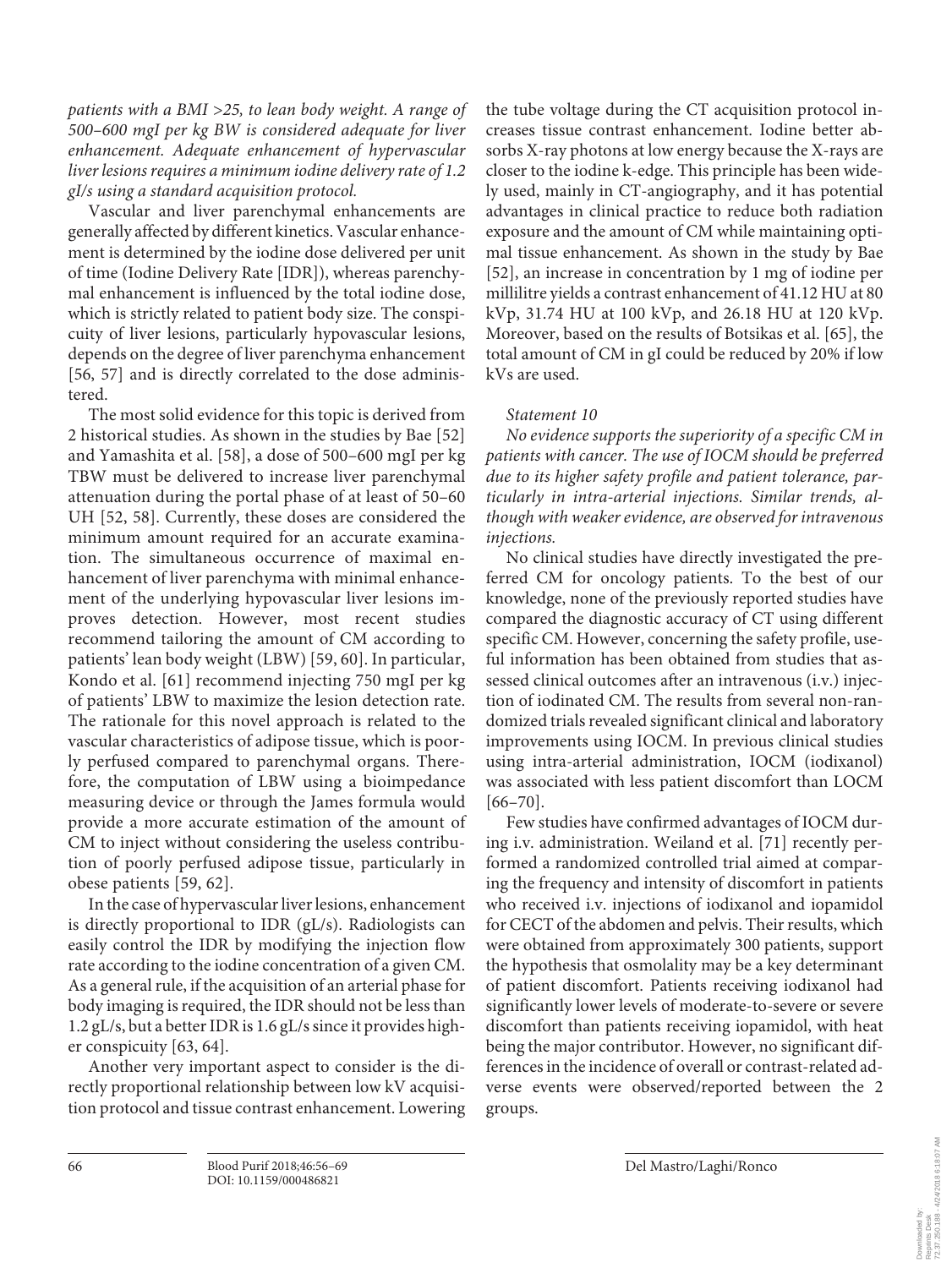Similar results from a larger sample of patients were obtained by Xiao et al. [72], and confirmed the better safety profile of IOCM. These authors reported a nearly threefold increase in the overall frequency of adverse events using iohexol compared to iodixanol (0.9 vs. 2.5%,  $p < 0.05$ ). However, laboratory results did not show significant differences across the study groups.

Gharekhanloo and Torabian [73] conducted a clinical trial to compare allergic adverse effects and contrast enhancement between iodixanol and iopromide. Iodixanol seems to produce significantly greater enhancement of the hepatic, aorta and portal veins than iopromide ( $p <$ 0.01). Immediate reactions, such as nausea and vomiting, were less frequent in the iodixanol group ( $p = 0.01$ ). Late skin reactions, such as rash, were more frequent in the iodixanol group ( $p < 0.01$ ).

## **Conclusions**

Based on current evidence, the number of patients whose cancer will be complicated by other chronic diseases is expected to increase over the next few decades. A multidisciplinary approach to these patients will be necessary to evaluate the numerous risk factors that are frequently present in patients with cancer. The statements discussed in this study address the clinical implications of numerous CT examinations, which provide clinicians with important and up-to-date information regarding methods to reduce complications in oncology patients.

## **Ethics Approval and Consent to Participate**

Not applicable. The present paper is a consensus statements paper based on evidences.

## **Availability of Data and Material**

All the data supporting our findings are presented within the manuscript and the published articles that are mentioned.

## **Disclosure Statements**

The authors have no competing interests to disclose.

## **Authors Contribution/Acknowledgements**

General Electric Healthcare conceived the idea to draft the manuscript. Davide Bellini (MD) had been involved as scientific (medical) writers and methodologist. A.L., L.D.M., and C.R. assisted with the preparation of the manuscript content. Maria Grazia Bitti, Lorenzo Preda, Giuseppina Sallustio, Andrea Veltri, Luca Cancian, Michele Scialpi, Pietro Torricelli, Carlo Neumaier, Orlando Catalano, Stefano Canitano, Gisella Ferretti, Massimo Midiri, Maurizio Gallieni, Laura Cosmai, Roberto Scarpioni, Maddalena Barba, Antonio Avallone and Camillo Porta were involved as multidisciplinary team that discussed and voted the statements during a face-to-face meeting of the entire group. They do not meet the criteria for authorship and are listed as contributors.

All authors and contributors revised the manuscript critically for important intellectual content and re-drafted some sections. The recommendations were discussed and revised by all the authors before inclusion in the final version. All the authors have read and approved the final version of the manuscript, and they agreed to be accountable for all aspects of the work to ensure its accuracy and integrity.

### **Funding Source**

Prex commissioned these Consensus Statements, which were supported by General Electric Healthcare through unrestricted educational grants. The funding agency had no role in the study design, data collection and analysis, the decision to publish or the preparation of the manuscript.

#### **References**

- 1 Maddams J, Utley M, Moller H: Projections of cancer prevalence in the United Kingdom, 2010–2040. Br J Cancer 2012;107:1195–1202.
- 2 American Cancer Society. Cancer Treatment and Survivorship Facts and Figures 2016– 2017. Atlanta: American Cancer Society, 2016.
- 3 Khwaja A: KDIGO clinical practice guidelines for acute kidney injury. Nephron Clin Pract 2012;120:c179–c184.
- 4 Salahudeen AK, Doshi SM, Pawar T, Nowshad G, Lahoti A, Shah P: Incidence rate, clinical correlates, and outcomes of AKI in pa-

tients admitted to a comprehensive cancer center. Clin J Am Soc Nephrol 2013;8:347– 354.

- 5 Christiansen CF, Johansen MB, Langeberg WJ, Fryzek JP, Sorensen HT: Incidence of acute kidney injury in cancer patients: a Danish population-based cohort study. Eur J Intern Med 2011;22:399–406.
- 6 Selby NM, Crowley L, Fluck RJ, et al: Use of electronic results reporting to diagnose and monitor AKI in hospitalized patients. Clin J Am Soc Nephrol 2012;7:533–540.
- 7 Chertow GM, Burdick E, Honour M, Bonventre JV, Bates DW: Acute kidney injury, mortality, length of stay, and costs in hospitalized patients. J Am Soc Nephrol 2005;16:3365–3370.
- 8 Cicin I, Erdogan B, Gulsen E, et al: Incidence of contrast-induced nephropathy in hospitalised patients with cancer. Eur Radiol 2014;24: 184–190.
- 9 Stacul F, van der Molen AJ, Reimer P, et al: Contrast induced nephropathy: updated ESUR Contrast Media Safety Committee guidelines. Eur Radiol 2011;21:2527–2541.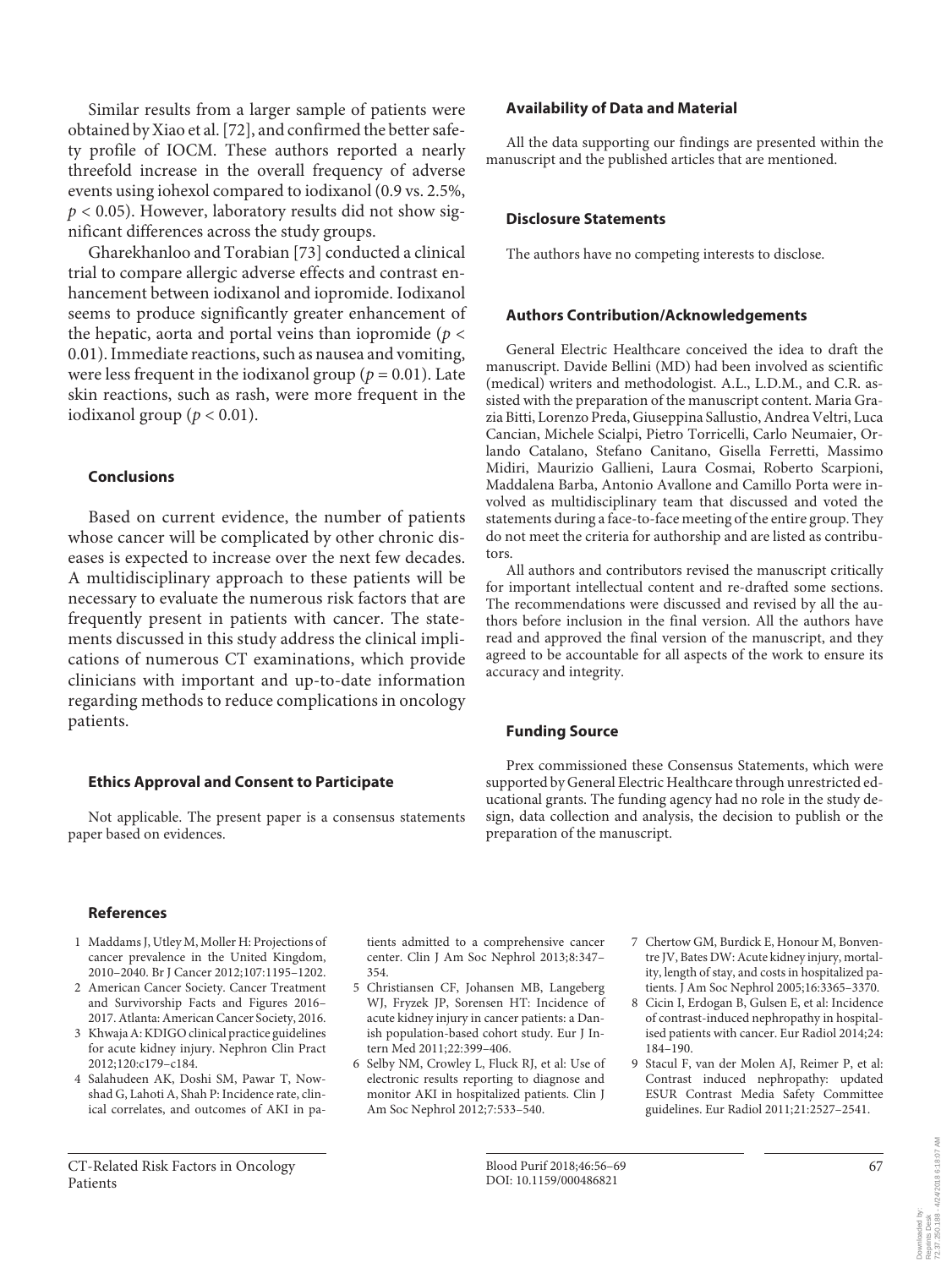- 10 Skinner R, Kaplan R, and Nathan PC: Renal and pulmonary late effects of cancer therapy. Semin Oncol 2013;40:757–773.
- 11 Sendur MA, Aksoy S, Yaman S, et al: Administration of contrast media just before cisplatin-based chemotherapy increases cisplatininduced nephrotoxicity. J BUON 2013;18: 274–280.
- 12 Perazella MA: Onco-nephrology: renal toxicities of chemotherapeutic agents. Clin J Am Soc Nephrol 2012;7:1713–1721.
- 13 ACR Manual on Contrast Media, Version 10.2. Reston, VA, USA: American College of Radiology, 2016.
- 14 Windecker S, Kolh P, Alfonso F, et al: 2014 ESC/EACTS Guidelines on myocardial revascularization: the Task Force on Myocardial Revascularization of the European Society of Cardiology (ESC) and the European Association for Cardio-Thoracic Surgery (EACTS) Developed with the special contribution of the European Association of Percutaneous Cardiovascular Interventions (EAPCI). Eur Heart J 2014;35:2541–2619.
- 15 Faculty of Clinical Radiology, Standards for Intravascular Contrast Administration to Adult Patients, ed 3. https://www.rcr.ac.uk/ publication/standards-intravascular-contrast-administration-adult-patients-thirdedition (accessed October 24, 2016).
- 16 Hong SI, Ahn S, Lee YS, et al: Contrast-induced nephropathy in patients with active cancer undergoing contrast-enhanced computed tomography. Support Care Cancer 2016;24:1011–1017.
- 17 Davidson C, Stacul F, McCullough PA, et al: Contrast medium use. Am J Cardiol 2006;98: 42K–58K.
- 18 McCullough PA, Brown JR: Effects of intraarterial and intravenous Iso-Osmolar contrast medium (Iodixanol) on the risk of contrast-induced acute kidney injury: a meta-analysis. Cardiorenal Med 2011;1:220– 234.
- 19 Dong M, Jiao Z, Liu T, et al: Effect of administration route on the renal safety of contrast agents: a meta-analysis of randomized controlled trials. J Nephrol 2012;25:290–301.
- 20 Sperati F, Terrenato I, Barba M, et al: Isotonic Contrast (Iodixanol) Administration vs. Low Osmolar Contrast (Iopromide) Use: Evaluating Risk of Contrast-Induced Nephropathy (CIN) in Cancer Patients at Very Low Risk. Results from the COMEDIANS Trial. Poster No.: C-0175. Congress: ECR, 2014.
- 21 Preda L, Agazzi A, Raimondi S, et al: Effect on renal function of an iso-osmolar contrast agent in patients with monoclonal gammopathies. Eur Radiol 2011;21:63–69.
- 22 Nguyen SA, Suranyi P, Ravenel JG, et al: Isoosmolality versus low-osmolality iodinated contrast medium at intravenous contrast-enhanced CT: effect on kidney function. Radiology, 2008;248:97–105.
- 23 Wang YC, Tang A, Chang D, et al: Long-term adverse effects of low-osmolar compared with iso-osmolar contrast media after coronary

angiography. Am J Cardiol 2016;118:985– 990.

- 24 Fihn SD, Gardin JM, Abrams J, et al: 2012 ACCF/AHA/ACP/AATS/PCNA/SCAI/STS Guideline for the diagnosis and management of patients with stable ischemic heart disease: a report of the American College of Cardiology Foundation/American Heart Association Task Force on Practice Guidelines, and the American College of Physicians, American Association for Thoracic Surgery, Preventive Cardiovascular Nurses Association, Society for Cardiovascular Angiography and Interventions, and Society of Thoracic Surgeons. J Am Coll Cardiol 2012;60:e44–e164.
- 25 McCullough PA, Choi JP, Feghali GA, et al: Contrast-induced acute kidney injury. J Am Coll Cardiol 2016;68:1465–1473.
- 26 Guitterez NV, Diaz A, Timmis GC, et al: Determinants of serum creatinine trajectory in acute contrast nephropathy. J Interv Cardiol 2002;15:349–354.
- 27 Tervahartiala P, Kivisaari L, Kivisaari R, Vehmas T, Virtanen I: Structural changes in the renal proximal tubular cells induced by iodinated contrast media. Nephron 1997;76: 96–102.
- 28 Kell DB: Iron behaving badly: inappropriate iron chelation as a major contributor to the aetiology of vascular and other progressive inflammatory and degenerative diseases. BMC Med Genomics 2009;2:2.
- 29 Heinrich MC, Kuhlmann MK, Grgic A, Heckmann M, Kramann B, Uder M: Cytotoxic effects of ionic high-osmolar, nonionic monomeric, and nonionic iso-osmolar dimeric iodinated contrast media on renal tubular cells in vitro. Radiology 2005;235:843–849.
- 30 Netti GS, Prattichizzo C, Montemurno E, et al: Exposure to low- vs iso-osmolar contrast agents reduces NADPH-dependent reactive oxygen species generation in a cellular model of renal injury. Free Radic Biol Med 2014;68: 35–42.
- 31 Seeliger E, Flemming B, Wronski T et al.: Viscosity of contrast media perturbs renal hemodynamics. J Am Soc Nephrol 2007;18:2912– 2920.
- 32 Bhandari S, Seth A, Sethi KK, et al: Cardiological Society of India practice guidelines for angiography in patients with renal dysfunction. Indian Heart J 2012;64(suppl 2):S18–S43.
- 33 Moran SM, Myers DB: Course of acute renal failure studied by a model of creatinine kinetics. Kidney Int 1985;27:928–937.
- 34 Joffe M, Hsu CY, Feldman HI, et al: Variability of creatinine measurements in clinical laboratories: results from the CRIC study. Am J Nephrol 2010:31:426–434.
- 35 Forni LG, Chawla L, Ronco C: Precision and improving outcomes in acute kidney injury: Personalizing the approach. J Crit Care 2017; 37:244–245.
- 36 Kashani K, Al-Khafaji A, Ardiles T, et al: Discovery and validation of cell cycle arrest biomarkers in human acute kidney injury. Crit Care 2013;17:R25.
- 37 Ronco C: Cell cycle arrest biomarkers: new weapons for a new battle. Blood Purif 2014;  $38 \cdot I - III$
- 38 Haase M, Bellomo R, Devarajan P, et al: Accuracy of neutrophil gelatinase-associated lipocalin (NGAL) in diagnosis and prognosis in acute kidney injury: a systematic review and meta-analysis. Am J Kidney Dis 2009;54: 1012–1024.
- 39 Han WK, Bailly V, Abichandani R et al: Kidney injury molecule-1 (KIM-1): a novel biomarker for human renal proximal tubule injury. Kidney Int 2002;62:237–244.
- 40 Nowak A, Breidthardt T, Dejung S et al: Natriuretic peptides for early prediction of acute kidney injury in community-acquired pneumonia. Clin Chim Acta 2013;419:67–72.
- 41 Sharma A, Mucino MJ, Ronco C: Renal functional reserve and renal recovery after acute kidney injury. Nephron Clin Pract 2014;127:  $94 - 100$
- 42 Linet MS, Slovis TL, Miller DL, et al: Cancer risks associated with external radiation from diagnostic imaging procedures. CA Cancer J Clin 2012;62:75–100.
- 43 Hall E: Milestones in the Radiation Sciences; in Hall EJ, Giaccia AJ (eds): Radiobiology for the Radiologist. 6th ed. Philadelphia: Lippincott Williams and Wilkins, 2006, pp 1–4.
- 44 Schauer DA, Linton OW: NCRP Report No. 160, Ionizing Radiation Exposure of the Population of the United States, medical exposure - are we doing less with more, and is there a role for health physicists? Health Phys  $2009:97:1-5$ .
- 45 United Nations Scientific Committee on the Effects of Atomic Radiation. Sources and Effects of Ionizing Radiation. New York: United Nations Scientific Committee on the Effects of Atomic Radiation, 2008.
- 46 Muirhead CR, O'Hagan JA, Haylock RG, et al: Mortality and cancer incidence following occupational radiation exposure: third analysis of the National Registry for Radiation Workers. Br J Cancer 2009;100:206–212.
- 47 Dauer LT, Brooks AL, Hoel DG, et al: Review and evaluation of updated research on the health effects associated with low-dose ionising radiation. Radiat Prot Dosimetry 2010; 140:103–136.
- 48 Ronckers CM, Doody MM, Lonstein JE, Stovall M, Land CE: Multiple diagnostic Xrays for spine deformities and risk of breast cancer. Cancer Epidemiol Biomarkers Prev 2008;17:605–613.
- 49 Lin EC: Radiation risk from medical imaging. Mayo Clin Proc 2010;85:1142–1146; quiz 1146.
- 50 van Kessel CS, Buckens CF, van den Bosch MA, van Leeuwen MS, van Hillegersberg R, Verkooijen HM: Preoperative imaging of colorectal liver metastases after neoadjuvant chemotherapy: a meta-analysis. Ann Surg Oncol 2012;19:2805–2813.
- 51 Kanematsu M, Kondo H, Goshima S, et al; Imaging liver metastases: review and update. Eur J Radiol 2006;58:217–228.